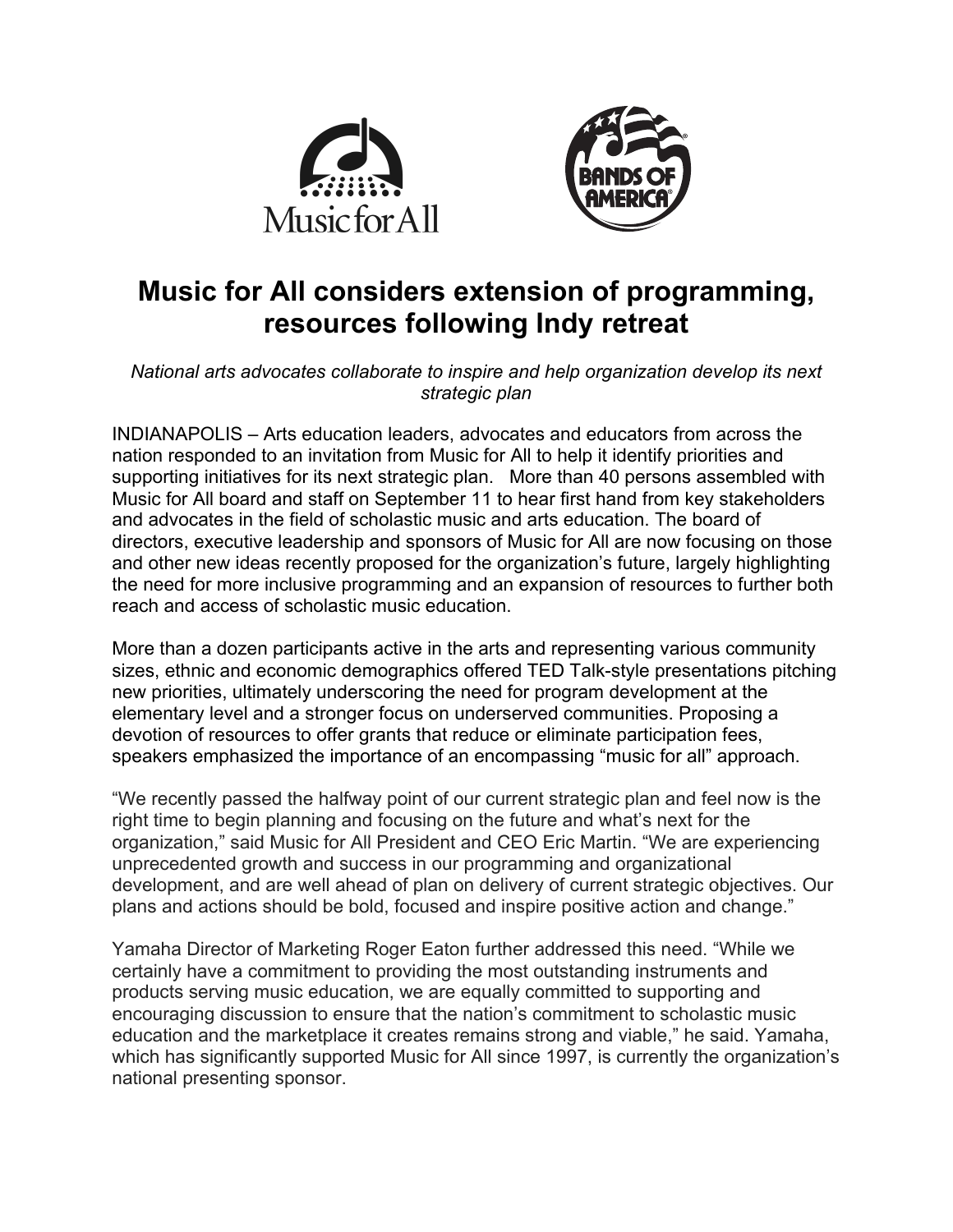Speakers included:

- Scott Lang Scott Lang Leadership
- Randy Greenwell and Matt James Directors of Bands, Lawrence Central High School, Indianapolis
- Richard Floyd State Director of Music at the University of Texas at Austin, Austin Symphonic Band conductor
- Corey Bonds Director of Bands at Glasgow High School in Glasgow, Ky.,
- Bob Phillips Director of String Publications for Alfred Music, American String Teachers Association President
- Pam Phillips Managing Editor, Suzuki and String Acquisition for Alfred Music
- Dr. Scott Dorsey Director of Education and Communication, American Choir Directors Association
- James Seda Director of Bands, Southwest DeKalb High School in Dekalb, Ga.
- Richard Saucedo former Director of Bands, Carmel High School, Carmel, Ind., and educational consultant for Music for All
- Robert W. Smith composer, arranger, faculty at Troy State University in Alabama
- Susan Smith Director of Bands, St. James School in Alabama and educational consultant for Music for All
- Michael Kumer BoardsMTO, Interim Executive Director at PANO, a nonprofit organizational management firm.

"Our programming currently extends nationally to include direct service to 70,000 student musicians and is presented annually before audiences exceeding 300,000," said Martin. "Yet, the needs and challenges to music education, student access and participation remain numerous and daunting. We want to learn, be inspired and called to action by our stakeholders. This is what enables us to chart a future course to advance our mission and ensure the validity of our vision."

**Sponsorship Information** Music for All efforts are supported through sponsorships, including current partnerships with National Presenting Sponsor Yamaha Corporation of America; Official Uniform Sponsor Fred J. Miller, Inc.; Official Performance Equipment Sponsor Wenger Corporation; Official Student Travel Partner Music Travel Consultants; Corporate Sponsors Visit Indy and the City of Indianapolis, Vic Firth Company, Zildjian and Texas Dairy Queen®; Strategic Advocacy Partner, NAMM; Associate Sponsors DANSR, Delivra, Remo, Inc., SmartMusic, The Woodwind & Brasswind and Director's Showcase International; Summer Symposium Supporting Sponsor U.S. Army Cadet Command and Fall Supporting Sponsors Purdue University and Marian University. Music for All is also supported by the Indiana Arts Commission, Arts Council of Indianapolis, Indianapolis Cultural Development Commission, Ball Brothers Foundation, George and Frances Ball Foundation, Lilly Endowment Inc., Arthur Jordan Foundation, The D'Addario Foundation, and the National Endowment for the Arts, a federal agency.

## **About Music For All**

Music for All (MFA) is one of the nation's largest and most influential organizations in support of active music making. Since 1975, MFA, through its Bands of America and Orchestra America programs, has been a destination and set the standard for scholastic music ensemble performance and music education advocacy. As a 501(c)(3) nonprofit